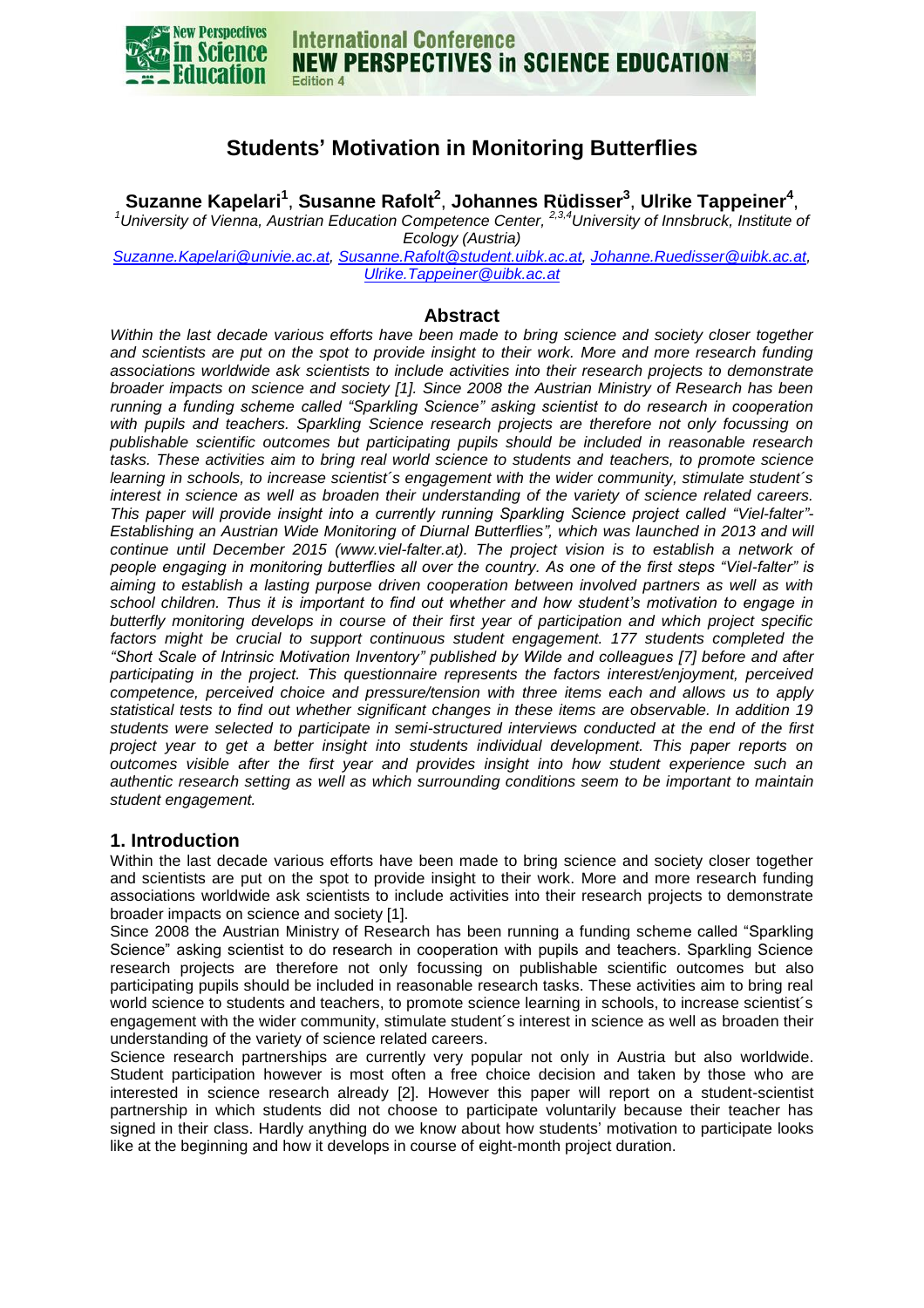

#### **International Conference NEW PERSPECTIVES in SCIENCE EDUCATION Edition 4**

# **2. Theoretical Background**

#### **2.1 Public participation in scientific research (PPSR)**

Various strategies have emerged to encourage young people to participate in science research. Monitoring and analysing natural phenomena is one of these approaches. While acknowledging the convergence and synergies that exits among various strategies such as "citizen-science or science apprenticeship initiatives Haywood [3] suggest to use the umbrella term 'public participation in scientific research' (PPSR) to "facilitate more collaborative research and practice among this broad collection of participatory traditions (Shirk et al., 2012)" (p.65). Four overarching goals emerge from many PPSR projects respectively research studies accompanying them. These are: *expanding the scope and scale of scientific research*, *enhancing science knowledge and understanding via interactive learning experiences for "non-scientists"*, *increasing environmental stewardship,* and *developing more democratic and inclusive science research and policy processes* [3]. In terms of searching for evidence for one or the other impact research has shown that PPSC are most likely to contribute to '*awareness, knowledge, and/or understanding of key-scientific concepts related to the study at hand'*. They increase '*public engagement in scientific activities in the area at which PPSR projects excel*' and are 'excellent for developing science related skills'. In addition a '*few instances where PPSR project participation has affected attitudes toward science have been documented'*  [4.p.12]. Thus PPSRs have a great potential to not only help scientist to generate high numbers of data but also contribute to lay participants individual development.

However while many studies report on positive effects others failed to "*demonstrate statistically significant changes in attitudes toward science and the environment ... behaviors … or knowledge about science concepts or the scientific process'*…. *These studies also highlight that the context in which an individual engages in informal science research has substantial implications for the long-term impacts of such engagement* [3,p.68]. Therefore the CAISE Report on Public Participation in Scientific Research published in 2009 argues that there is a need for "*significant research into motivations for members of the public to understand and participate in [scientific] research*" [4.p.48).

#### **2.2 Motivation**

According to Deci and Ryan [5] '*To be motivated means to be moved to do something. A person who feels no impetus or inspiration to act is thus characterized as unmotivated, whereas someone who is energized or activated toward an end is considered motivated'*. However, motivation is not a unitary phenomenon but shows various shapes and characteristics that have been studied and discussed in great detail amongst scholars for decades already. While intrinsic and extrinsic types of motivations have been widely studied, this work will focus on intrinsic motivation because intrinsic motivation '*has emerged as an important phenomena for educators — a natural wellspring of learning and achievement that can be systematically catalysed or undermined by parent and teacher practices. … intrinsic motivation results in high-quality learning and creativity* [5,p 55]. However to interpersonal events and structures that conduce towards feelings of competence during action can enhance intrinsic motivation. However the bottom line resulting from Deci and Ryan's assumptions about intrinsic motivation development is that 'experiencing feelings of competence alone will not enhance intrinsic motivation unless they are accompanied with a sense of autonomy' [5,p 59]. In addition not only the school or project work but the home environment may facilitate or forestall the development of intrinsic motivation [5]. We assume that understanding factors that promote intrinsic motivation development in students has the potential to improve student performance and long-term engagement. Thus it is important to find out whether and how student's intrinsic and extrinsic motivation to engage in butterfly monitoring develops in course of their first year of participation and which project specific factors might be crucial to support continuous student engagement.

### **2.3 Methods**

The Sparkling Science project "Viel-falter - Establishing an Austrian Wide Monitoring of Diurnal Butterflies" which was launched in 2013 and will continue until December 2015. The project vision is to establish a network of people engaging in monitoring butterflies all over the country. As one of the first steps "Viel-falter" is aiming to establish a lasting purpose driven cooperation between involved partners as well as with school children. 174 students, 95 girls and 79 boys at the average age of 10,4 years  $(2^{nd}$  to 12<sup>th</sup> grade), completed an online version of the "Short Scale of Intrinsic Motivation Inventory" published by Wilde and colleagues [6] before and after 10 month participating in the project. This questionnaire represents the factors interest/enjoyment, perceived competence, perceived choice and pressure/tension with three items each and allows us to apply statistical tests to find out whether significant changes in these items are observable. In addition they completed a set of questions in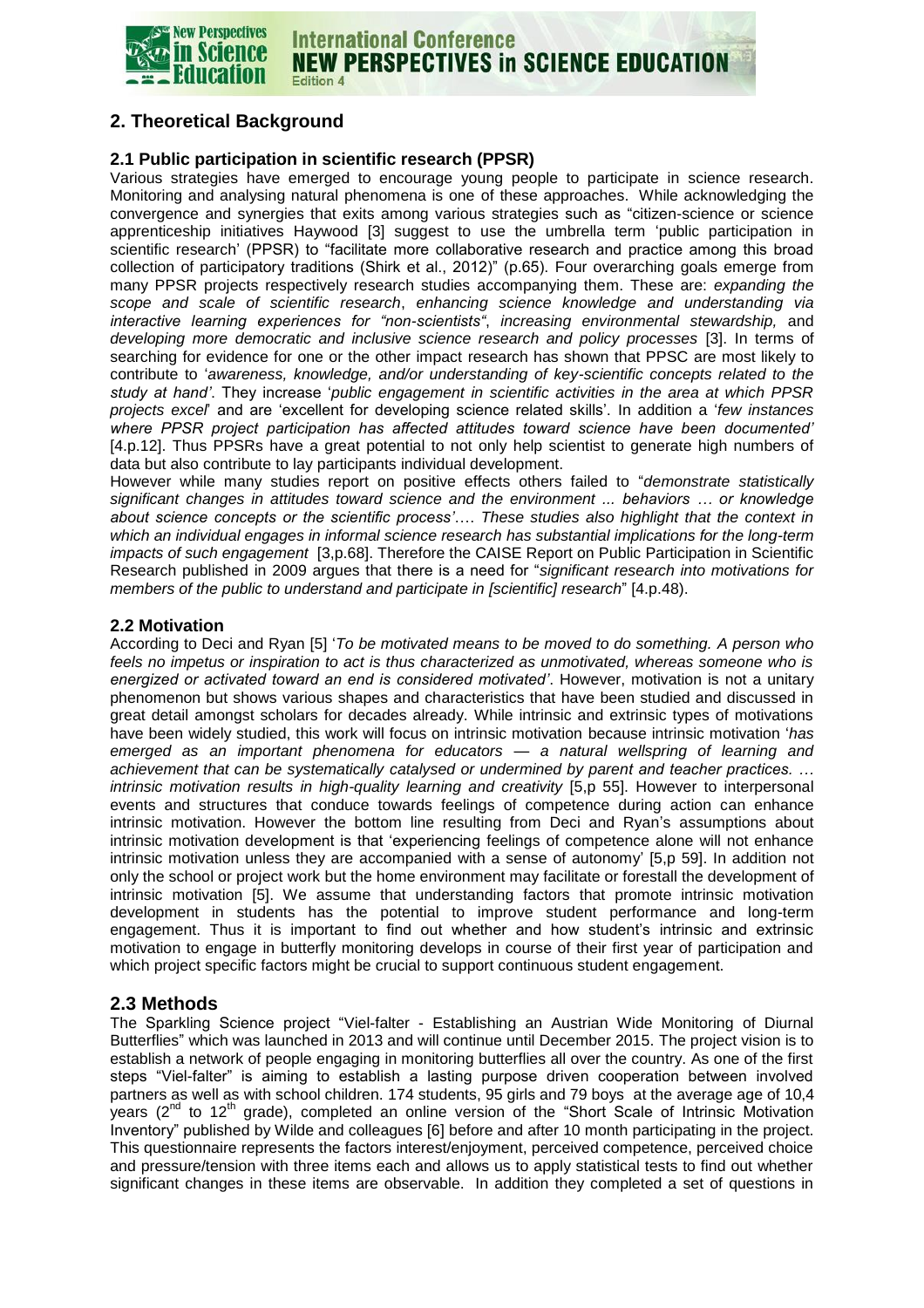

order to gain more specific information about project specific aspects. In addition the postquestionnaire was extended with seven multiple-choice questions and one open question addressing specific content knowledge required in butterfly monitoring. 30 items were covered by a five-point Likert Scale (4 = strongly agree,  $3$  = agree,  $2$  = widely disagree,  $1$  = strongly disagree,  $0$  = 1 don't know) and seven multiple-choice questions and one open question completed the questionnaire. The comprehensibility of the questionnaires was tested by two primary school children, grade three and four, before the questionnaires were put online. In addition 20 primary school children (4<sup>th</sup> grade) and 4 secondary school students  $(8<sup>th</sup>$  grade) were selected to participate in semi-structured interviews conducted at the end of the first project year to get a better insight into students individual intrinsic as well as extrinsic motivation development. Qualitative content analysis based on Mayring [7] was applied and transcripts were edited with MAXQDA 10.

### **3. Results**

Questionnaire results show that students' interest in participating in the project is decreasing slightly while students' feeling of competence stays the same. However we experience a decrease in how students experience their freedom of choice.



#### *Fig 1. Average of the subscales' items with standard deviation.*

The results of the pre- and post-questionnaires were calculated via Excel. For comparison the Wilcoxon singed-rank test was used. The closer the z-value is to zero, the higher the chance that the changes between pre- and post-inquiry are caused by a random statistical distribution. If z-values are < -1,96 or > 1,96 the distribution change between pre- and post-inquiry is certain or likely.

Although students predominately like butterflies and to continue working in a project like the one they did they prefer to focus on different topics after 10 months of engaging in butterflies.

Although botanic topics are not very popular [8] many students said that they are interested in the flowers which are preferred by different butterfly species. Also plants and other insects are topics of choice in respect of participating in a project again. It seems that primary school students enjoy learning details and features they can assign to different groups, whereas older students prefer to understand coherences and identify connections with their lives.

## **4. Discussion**

The project vision is to establish a network of people engaging in monitoring butterflies all over the country. As one of the first steps "Viel-falter" was aiming to establish a lasting purpose driven cooperation between involved partners as well as with school children. However, due to project call requirements and resultant project characteristics students where not asked whether they were interested to participate or not at the start of the project but teachers signed their classes in. However most of the students entered the project with a very high level of situated motivation and engagement and were looking forward to work with scientist and learn about butterflies. Thus it is most likely that this very high level of attainment will not be covered across the whole project duration. Taking our current understanding of motivation development into consideration questionnaire results indicate that because some students experienced less freedom of choice in course of the project they did not